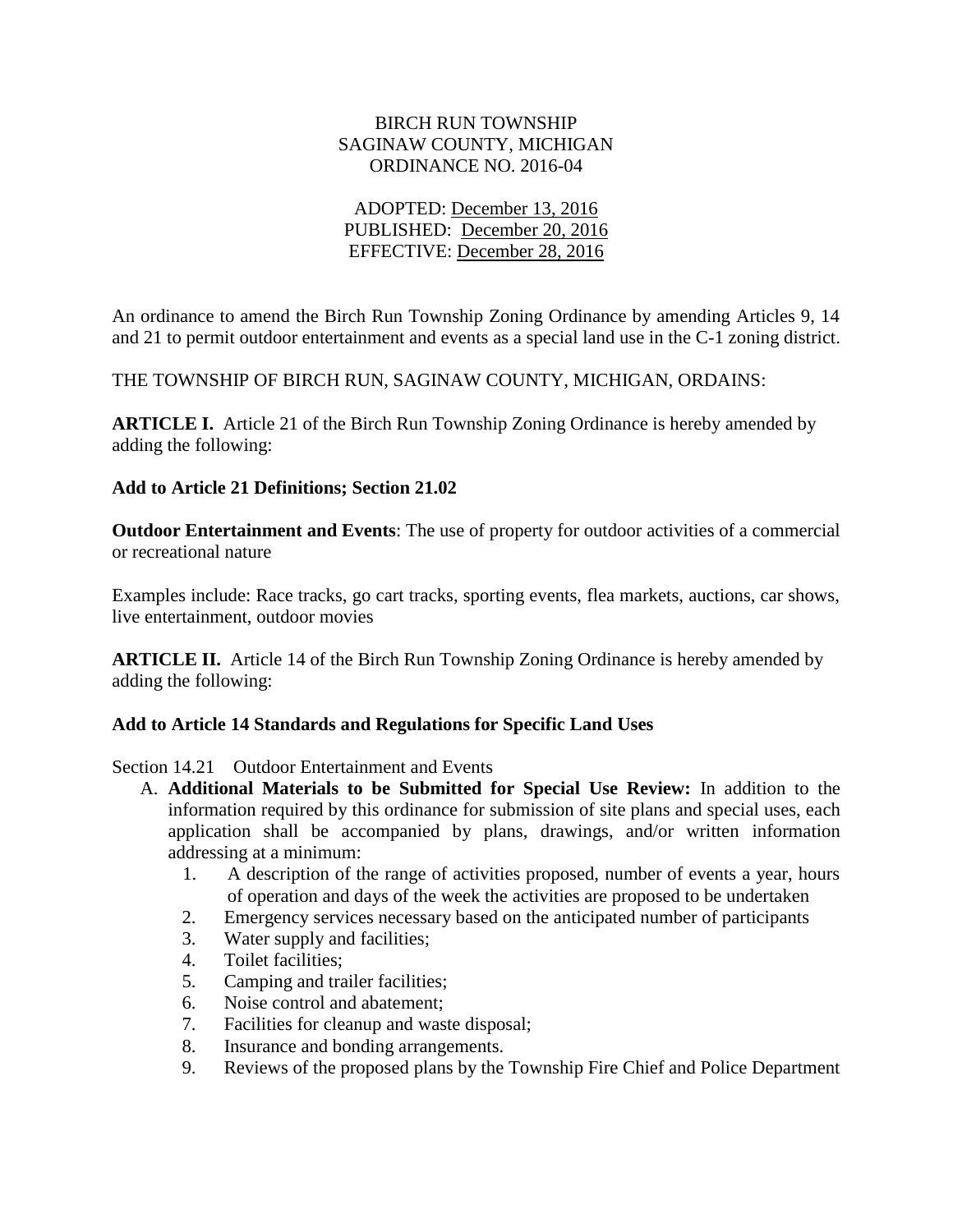# B. **Special Performance Standards**:

- The Planning Commission may impose limits on the operation necessary to ensure compatibility with the surrounding land uses and to mitigate off-site impacts. Conditions may include the limit on the frequency of a particular activity and the operations hours of operation.
- 2. The Planning Commission's approval shall include limits on the range and frequency of activities. Any increase in the range or frequency of activities or any other condition of approval will require amendment to the Special Use approval.
- 3. It is the intention of this provision to require approval once, except for changes to the original approval noted in paragraph 2 above. It is not intended to require reapproval every time an activity occurs. However, the Special Use approval may be withdrawn if the applicant fails to comply with the requirements of their approval or of this ordinance.
- 4. In the case of proposed uses whose potential impact is unclear, the Planning Commission may as an option to amending a Special Use approval to add a use, approve the use as a one-time temporary use, using the conditions and standards in Section 20.18 Temporary Non-Residential Uses and Structures.
- 5. Permanent or temporary toilet facilities are required at a rate of 1 per 150 persons based on the maximum attendance permitted at any point in time during the event.

**ARTICLE III.** Article 9 of the Birch Run Township Zoning Ordinance is hereby amended by adding the following:

## **Add to Article 9 Zoning District Regulations and Map; Table 9-3 Permitted Principal Uses in Commercial and Industrial Uses**

|    | PRINCIPAL USES                                  | <b>ZONING DISTRICTS</b><br><b>&amp; PERMITTED PRINCIPAL</b><br><b>USES</b><br>" $BR$ " = Use Permitted by Right<br>" $S$ " = Special Land Use<br>" $-$ " = Prohibited Use |       |       |
|----|-------------------------------------------------|---------------------------------------------------------------------------------------------------------------------------------------------------------------------------|-------|-------|
|    |                                                 | $C-1$                                                                                                                                                                     | $C-2$ | $C-3$ |
|    | <b>Uses of a Primarily Commercial Character</b> |                                                                                                                                                                           |       |       |
| 28 | <b>Outdoor Entertainment and Events</b>         | Q                                                                                                                                                                         |       |       |

**ARTICLE IV.** This ordinance and its various articles, paragraphs and clauses thereof are hereby declared to be severable. If any article, paragraph or clause is adjudged unconstitutional or invalid, the remainder of this amendatory ordinance shall not be affected thereby.

**ARTICLE V.** All ordinances and provisions of ordinances of BIRCH RUN TOWNSHIP in conflict herewith are hereby repealed.

**ARTICLE VI.** This amendatory ordinance shall be published as required by law and shall take effect 7 days after publication.